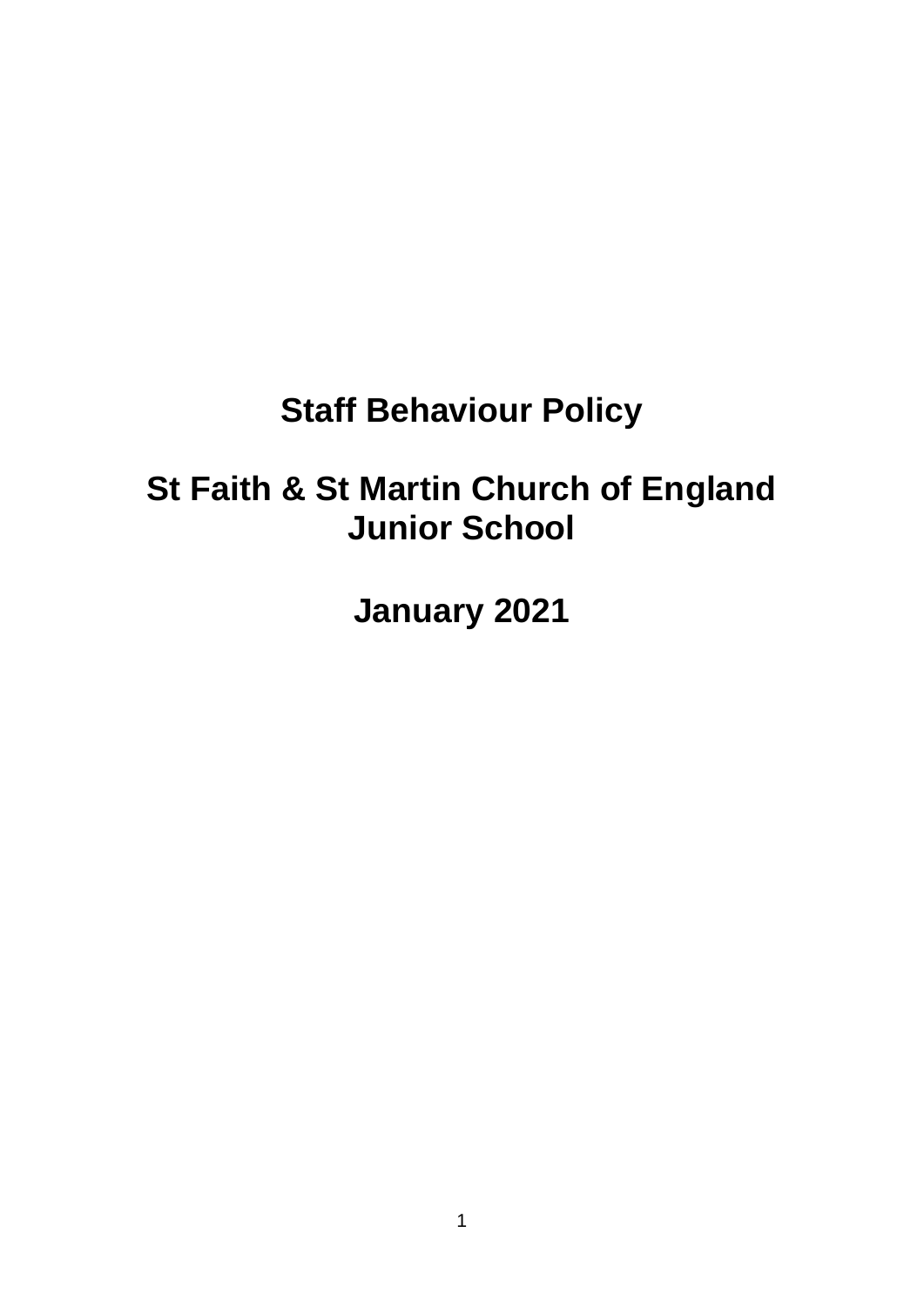Governor Lead: Safeguarding Governor Ann Burgess Nominated Lead Member of Staff: Mr Kyle Status & Review Cycle: Statutory Annual Next Review Date: January 2022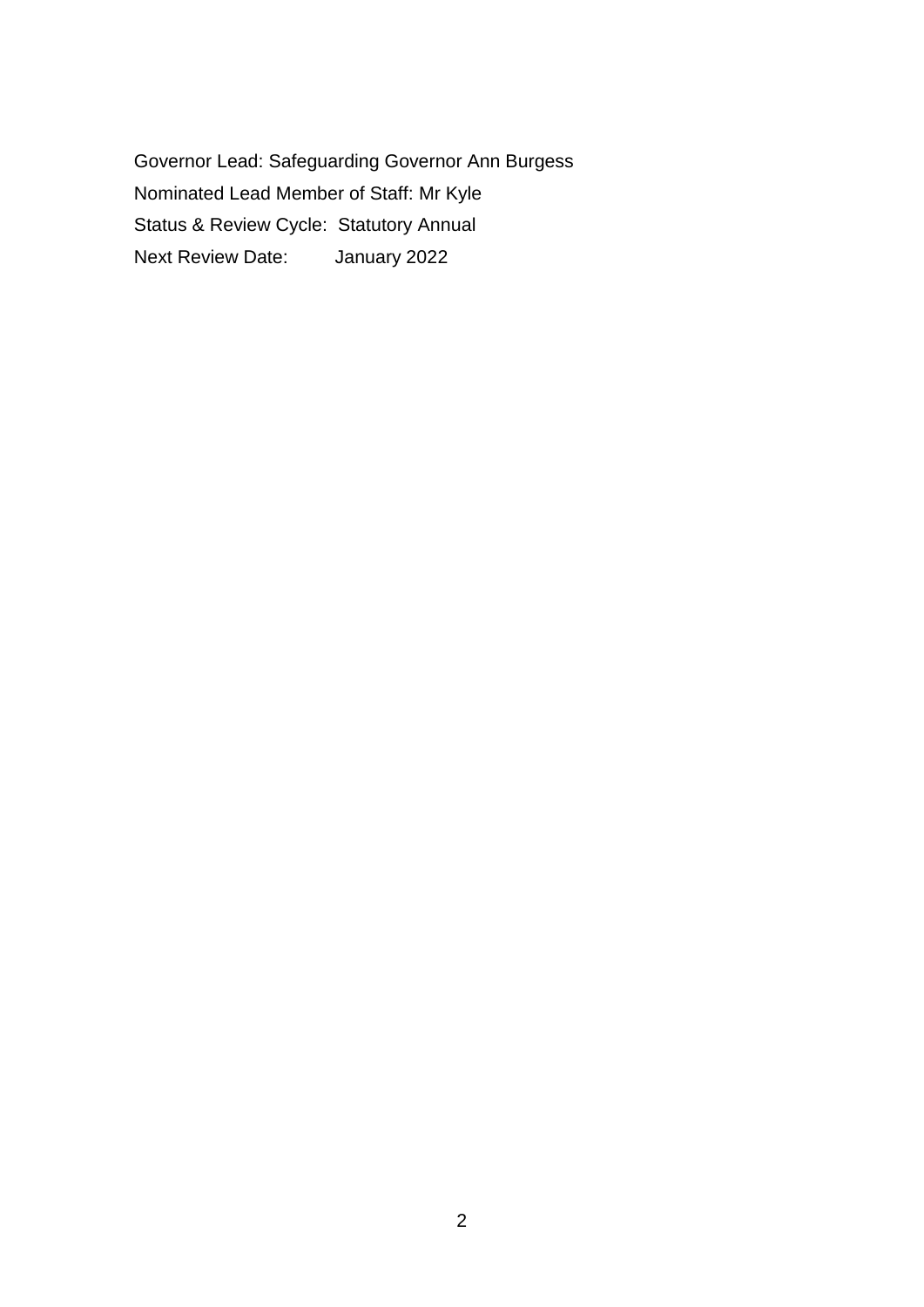| <b>Content</b>                                         | Page                    |
|--------------------------------------------------------|-------------------------|
| Safeguarding Statement & Key Personnel                 | 3                       |
| Terminology                                            | 4                       |
| Introduction                                           | 5                       |
| Policy Principles & Values. Policy Aims and Compliance | 5                       |
| Professional Behaviour & Conduct. Parents as Employees | 6                       |
| Dress & Appearance. Gifts & Hospitality                | $\overline{\mathbf{z}}$ |
| Smoking, E-cigarettes, Alcohol & Substances            | $\overline{7}$          |
| Relationships                                          | 8                       |
| Intimate/Personal Care                                 | 9                       |
| <b>First Aid &amp; Medical Conditions</b>              | 10                      |
| <b>Physical Contact with Pupils</b>                    | 10                      |
| Showers & Changing. One to One situations              | 11                      |
| <b>Transporting Pupils &amp; Educational Visits</b>    | 12                      |
| <b>Online Safety</b>                                   | 13                      |
| Photography, Video and Digital Images of Children      | 14                      |
| Confidentiality and Sharing Information                | 15                      |
| <b>Sharing Concerns and Recording Incidents</b>        | 15                      |
| Whistleblowing                                         | 16                      |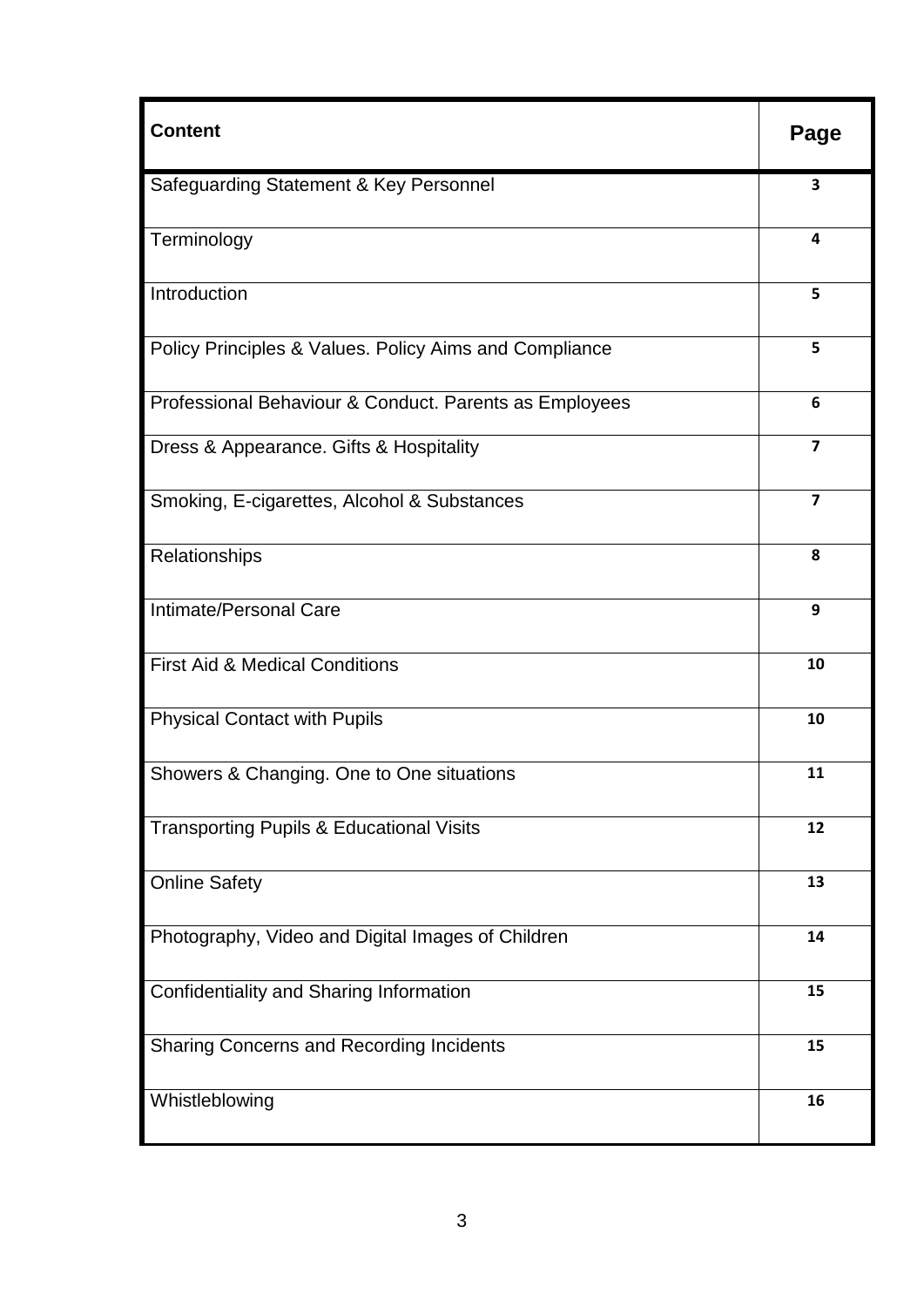## **Safeguarding Statement 2021**

## "**It could happen here"**

We recognise our moral and statutory responsibility to safeguard and promote the welfare of all children.

We make every effort to provide an environment in which children and adults feel safe, secure, valued and respected.

The purpose of this policy is to provide staff, volunteers and governors with the framework they need in order to keep children safe and secure in our school by ensuring all staff uphold the expected professional standards and behaviours.

Key Personnel

Designated Safeguarding Lead (DSL) is: Mr Kyle

Deputy DSL(s) is/are: Mrs Bradbury & Miss Brighton

The nominated safeguarding governor is: Mr Stefan Millson

The Headteacher is: Mr Kyle

The Chair of Governors is: Mr Ben Hill

The Local Authority Designated Officer (LADO) latest contact information is available via the school's safeguarding policy.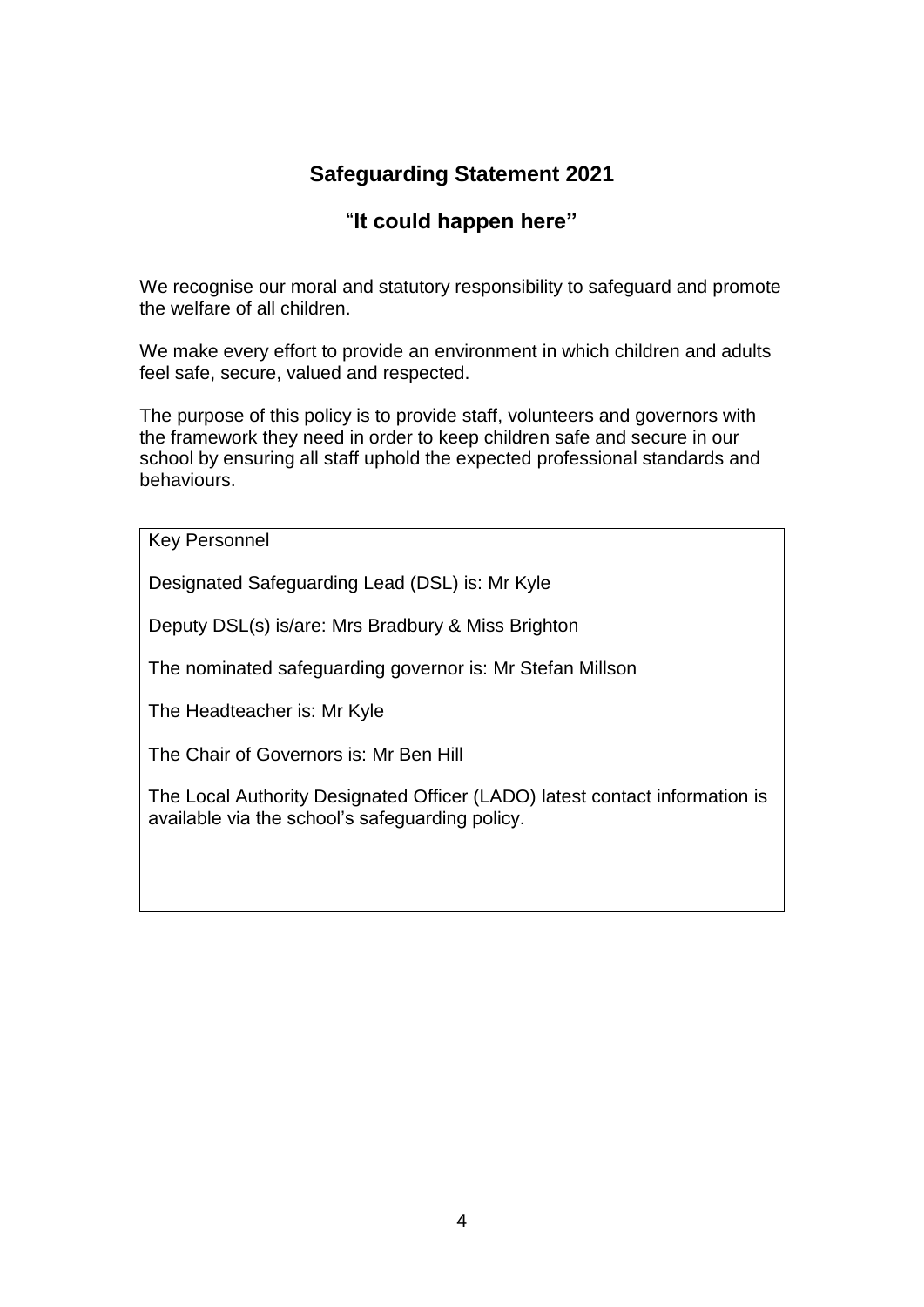## **Terminology**

**Safeguarding and promoting the welfare of children** is defined as:

- protecting children from maltreatment;
- preventing impairment of children's health or development;
- ensuring that children grow up in circumstances consistent with the provision of safe and effective care;
- taking action to enable all children to have the best outcomes.

**Staff** refers to all those working for or on behalf of the school, full or part time, temporary or permanent, in either a paid or voluntary capacity.

**Child(ren**) includes everyone under the age of 18. On the whole, this will apply to pupils of our school; however the policy will extend to visiting children and students from other establishments

**Parents** refers to birth parents and other adults who are in a parenting role, for example step-parents, foster carers and adoptive parents.

**Social media** refers to all forms of communication through internet, web based applications, text and instant messaging.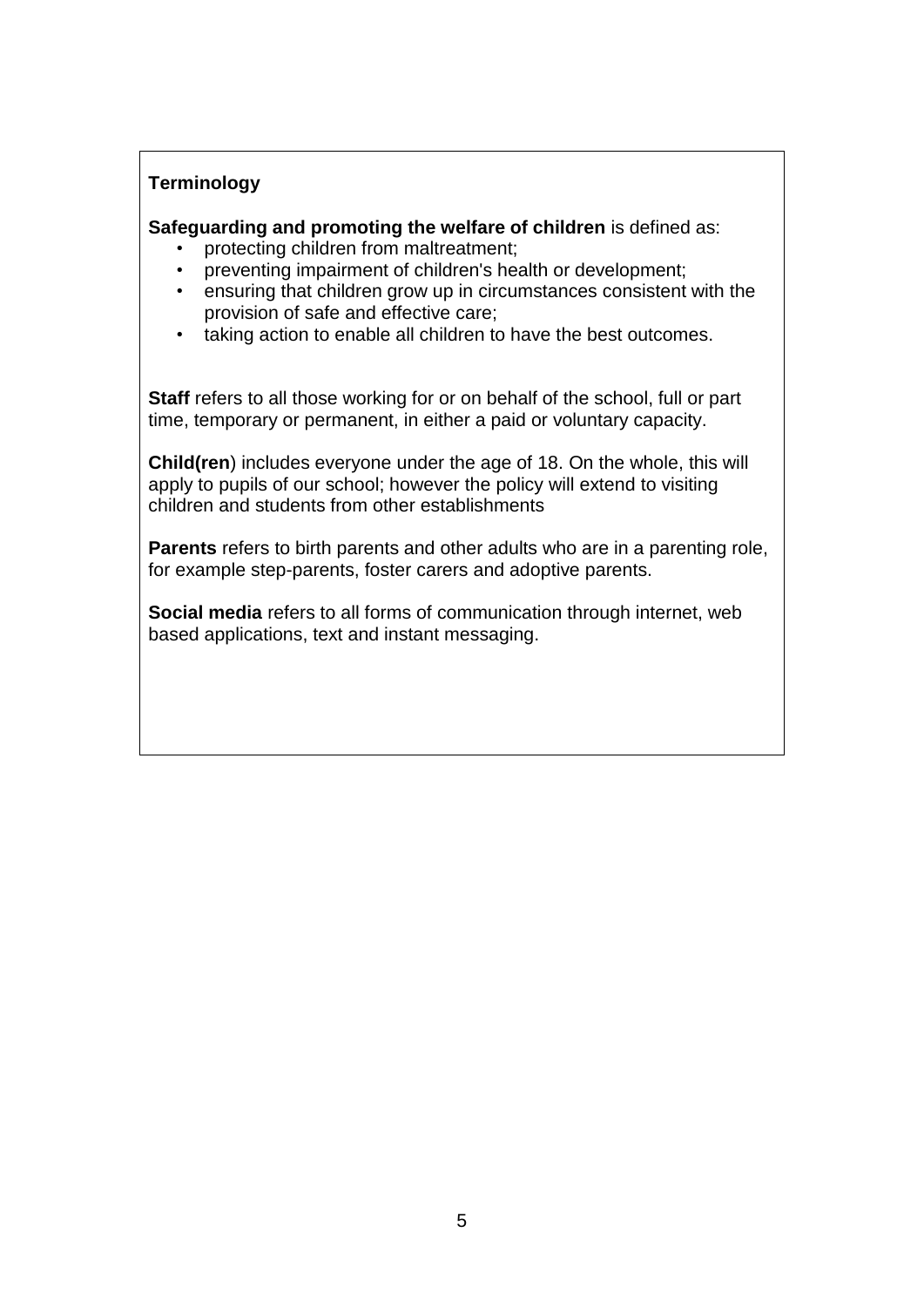## **Introduction**

This policy has been developed in accordance with the principles established by the Children Acts 1989 and 2004; the Education Act 2002.

The policy also reflects, both statutory guidance 'Keeping Children Safe in Education' 2021 (KCSIE) and the Teacher Standards 2012.

The Governing body takes seriously its responsibility under section 175 of the Education Act 2002 to safeguard and promote the welfare of children.

This policy applies to all members of staff in the school as defined in the terminology.

#### **Policy Principles & Values**

This policy sets out the standards of behaviour expected from all staff at St Faith & St Martin Church of England Junior School.

School requires that all staff have read and agree to comply with this policy. Breach or failure to observe this policy will result in action being taken under the school disciplinary procedures.

This policy is not exhaustive and all staff are expected to exercise their professional judgement to act in the best interests of the children and school at all times.

#### **Policy Aims**

To demonstrate the school's commitment with regard to upholding staff professional standards.

To support staff with their responsibilities to safeguard children and to act appropriately by following the expected code of conduct.

To encourage staff to minimise the risk of inappropriate conduct occurring and thereby enable staff to set a good example to children within the school.

#### **Compliance**

All staff must complete the form in appendix 1 to confirm they have read, understood and agree to comply with this policy. This form should be signed and dated and a copy retained on the member of staff's file.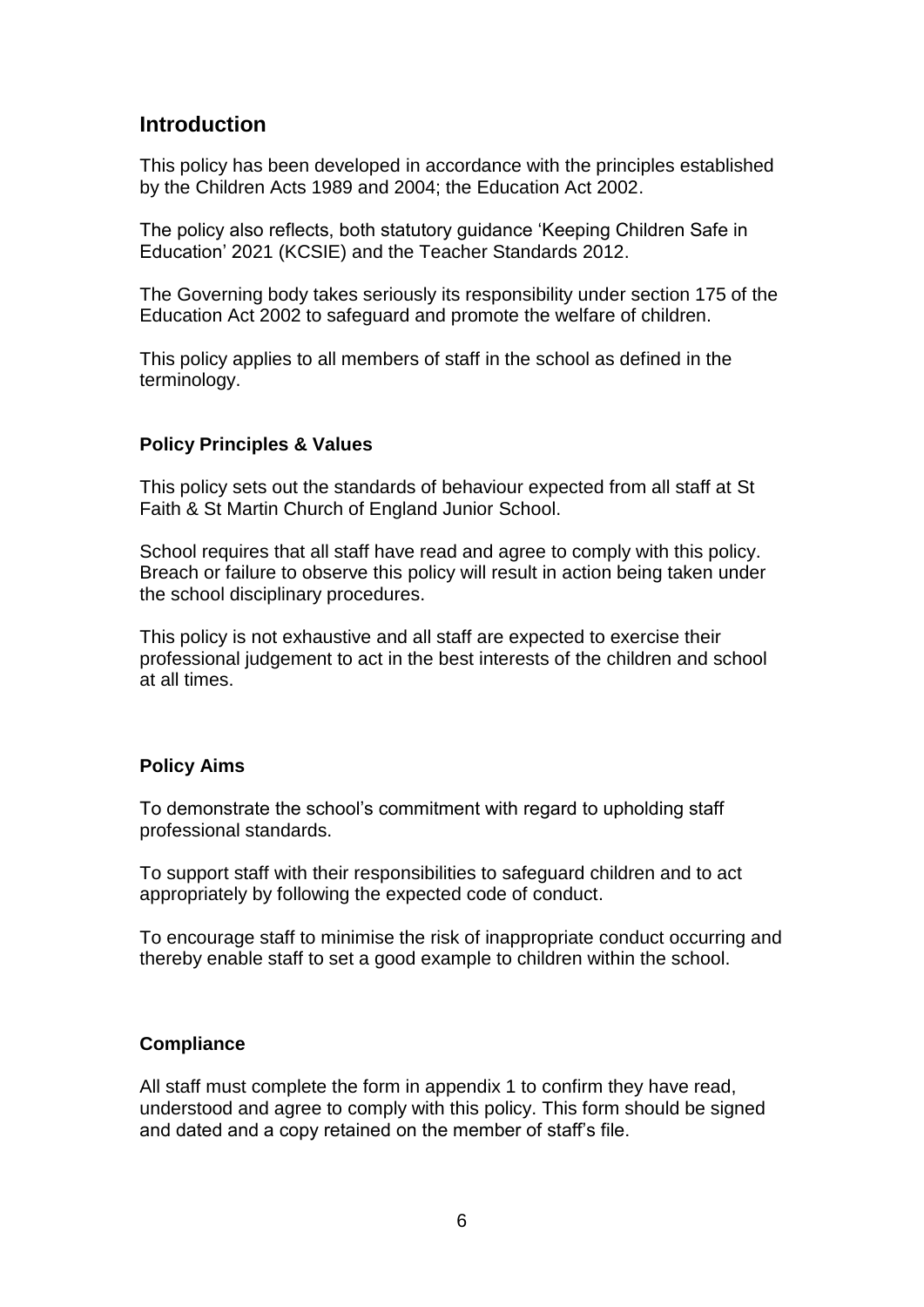#### **Professional Behaviour and Conduct**

All staff are expected to demonstrate consistently high standards of personal and professional conduct.

All staff must uphold public trust in their professional position and maintain high standards of ethics and behaviour, within and outside school, by:

- treating children with dignity, building relationships rooted in mutual respect, and at all times observing proper boundaries appropriate to professional position
- having regard for the need to safeguard childrens' well-being, in accordance with statutory provisions
- showing tolerance of and respect for the rights of others not undermining fundamental British values, including democracy, the rule of law, individual liberty and mutual respect, and tolerance of those with different faiths and beliefs
- ensuring that personal beliefs are not expressed in ways which exploit childrens' vulnerability or might lead them to break the law
- All staff must have proper and professional regard for the ethos, policies and practices of the school in which they work and teach, and maintain high standards in their own attendance and punctuality.
- All staff must have an understanding of, and always act within, the statutory frameworks which set out their professional duties and responsibilities
- All staff should avoid any conflict of interest between activities undertaken outside school and responsibilities within school.
- Staff are expected to act in accordance with the school's policies and procedures at all times.
- Staff are expected to discuss with the school any relationship/association (in or out or school or online) that may have implications for the safeguarding of pupils in school.

#### **Parents as employees**

It is acknowledged that some staff also have children who attend the school. It is recognised that in these cases the staff fulfil a dual role of parent and employee.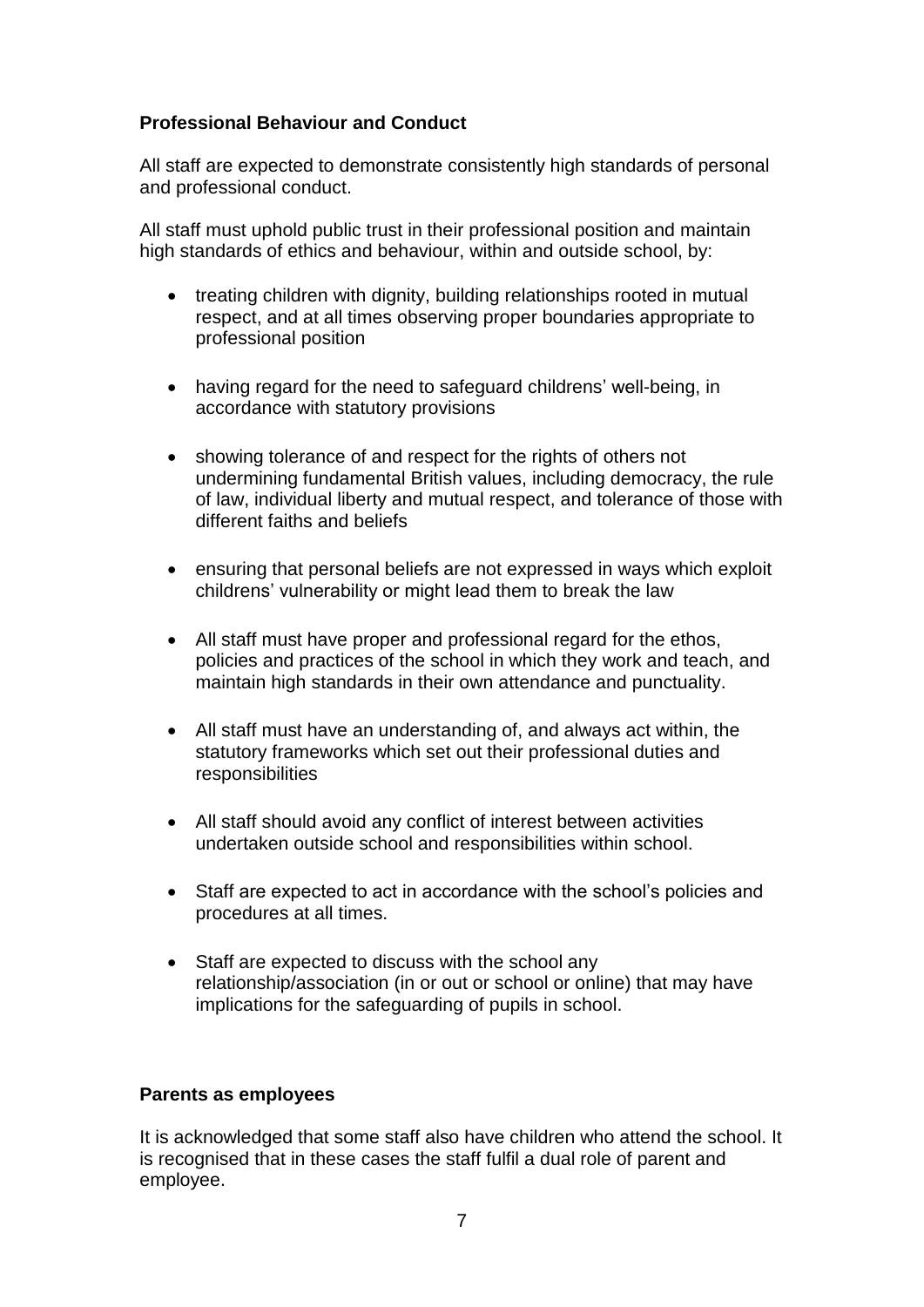Parents as employees should ensure that they uphold boundaries between the two roles and that their behaviour does not constitute a conflict of interest. For example, they must maintain the same level of confidentiality despite social expectations. Parent-staff should discuss any inter-role conflict with their line manager.

#### **Dress and Appearance**

All staff are expected to dress in a manner that is appropriate to their role.

Staff dress and appearance must not be offensive, revealing or sexually provocative.

Staff must dress safely and appropriately for the tasks they undertake.

#### **Gifts & Hospitality**

Staff should not accept any gift/offer of hospitality that may be assessed as an inappropriate inducement by others.

It is unacceptable to receive gifts on a regular basis or to suggest to children that gifts are appropriate or desired. If you are unsure whether to accept a gift staff should consult their line manager.

Staff must not accept significant gifts or hospitality from children, parents, actual or potential contractors or suppliers. Staff must report to their line manager all gifts/offers of hospitality and ensure these are recorded.

Personal gifts must not be given by staff to pupils and any reward to pupils should be in accordance with the appropriate school policy.

#### **Smoking, alcohol, e-cigarettes and other substances**

School is a non-smoking site. Staff must not smoke or use e-cigarettes on the school premises or outside the school gates.

Staff must not smoke or use e-cigarettes whilst supervising children in a residential setting or offsite.

Staff must not consume or be under the influence of alcohol, drugs or unlawful substances on or near school premises.

Staff must refrain from the consumption of alcohol and other substances at school community activities both on and off school premises.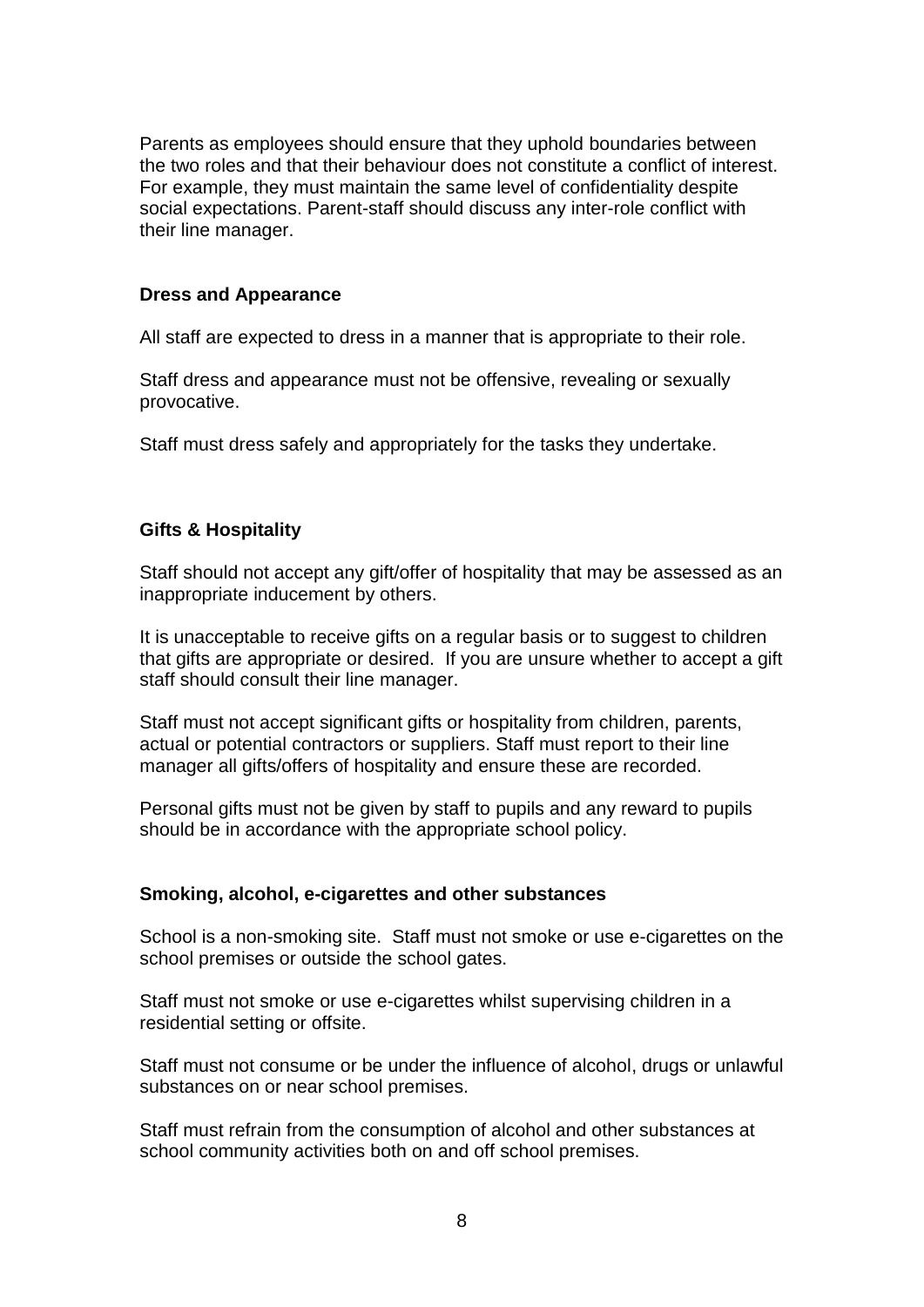#### **Relationships**

Staff must maintain appropriate professional boundaries in their interactions with children. Staff should act in an open and transparent way that would not lead any reasonable person to question their actions or intent.

Staff must not establish or seek to establish social contact with children for the purpose of securing a friendship or to pursue or strengthen a relationship. If a child seeks to establish social contact staff should exercise professional judgement when responding and be aware that such social contact could be misconstrued.

Staff must not develop personal or sexual relationships with children and should not engage in any sexual activity with a child.

Staff should be familiar with the contents of Working Together to Safeguard Children 2020, Keeping Children Safe in Education 2020 and the definition of sexual abuse.

Staff should be familiar with sections 15A and 16 of The Sexual Offences Act 2003, regarding communication with children and the abuse of a position of trust.

Staff must not make sexual remarks to a child or discuss their own sexual relationships with, or in the presence of, children or discuss a child's sexual relationships in an inappropriate context.

School staff must not follow or become friends with any pupil or parent of a pupil on any social media platform.

Staff must ensure they are familiar with and comply with the school's e-safety policy.

It is not unusual for pupils or, sometimes, their parents to develop infatuations towards members of staff. All such situations must be responded to sensitively to maintain the dignity of those concerned. Staff should also be aware that such circumstances carry a high risk of words or actions being misinterpreted and for allegations to be made against staff. Any indications of an infatuation towards staff must be reported to their line manager.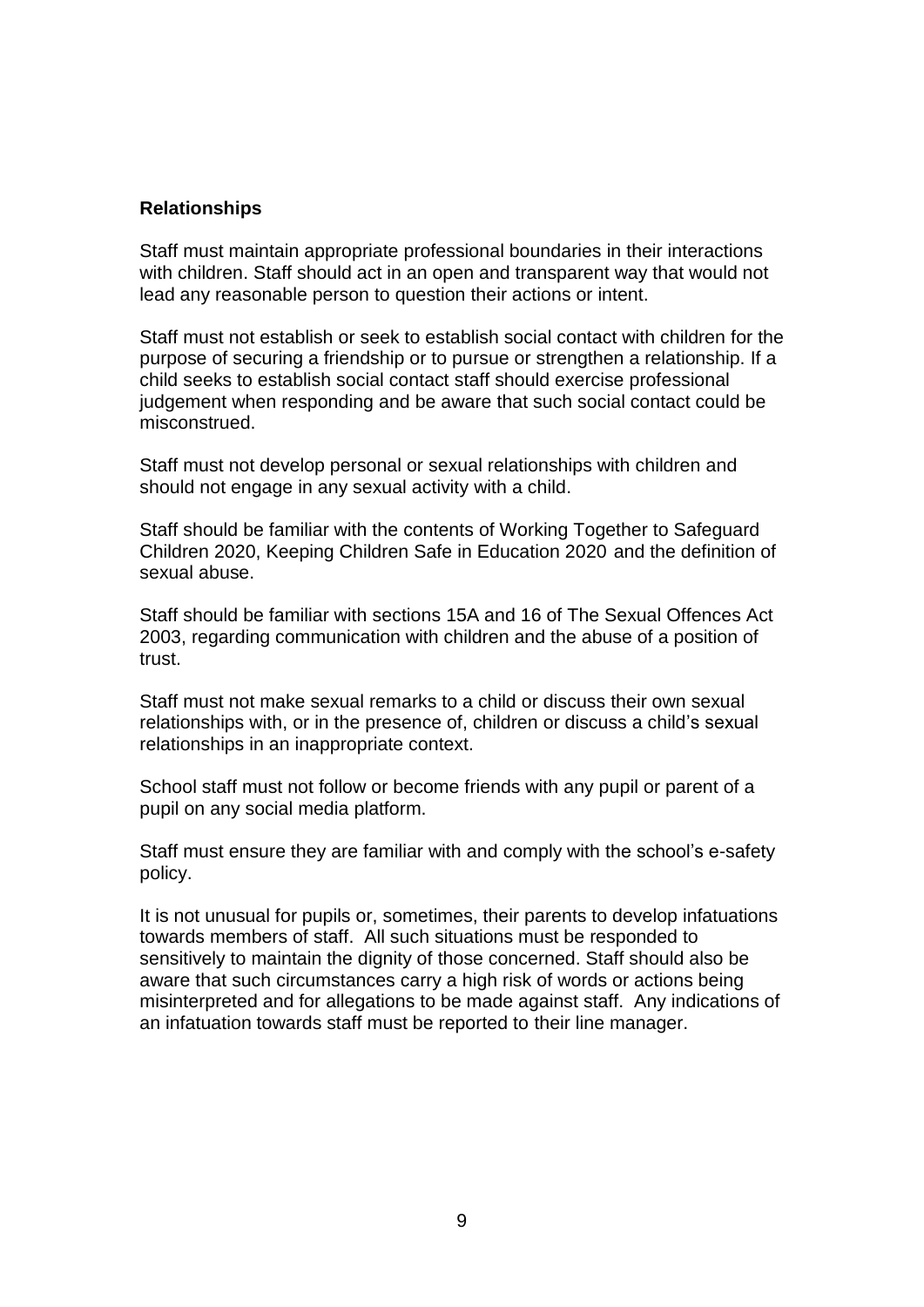#### **Intimate/Personal care**

Staff should comply with the school intimate/personal care policy, to ensure that the health, safety, independence and welfare of children is promoted and their dignity and privacy are respected. Arrangements for intimate and personal care must be open and transparent and accompanied by recording systems.

Children should be encouraged to act as independently as possible and to undertake as much of their own personal care as is possible and practicable. When assistance is required, this should normally be undertaken by one member of staff, however, they should try to ensure that another appropriate adult is in the vicinity who is aware of the task to be undertaken and that, wherever possible, they are visible and/or audible.

Intimate or personal care procedures should not involve more than one member of staff unless the child's individual healthcare plan specifies the reason for this. A signed record should be kept of all intimate and personal care tasks undertaken and, where these have been carried out in another room, should include times left and returned.

Any vulnerability, including those that may arise from a physical or learning difficulty should be considered when formulating the child's individual healthcare plan. The views of parents, carers and the child, regardless of their age and understanding, should be actively sought in formulating the plan and in the necessary regular reviews of these arrangements.

Children are entitled to respect and privacy at all times and especially when in a state of undress, including, for example, when changing, toileting and showering.

However, there needs to be an appropriate level of supervision in order to safeguard children, satisfy health and safety considerations and ensure that bullying or teasing does not occur. This supervision should be appropriate to the needs and age of the children concerned and sensitive to the potential for embarrassment.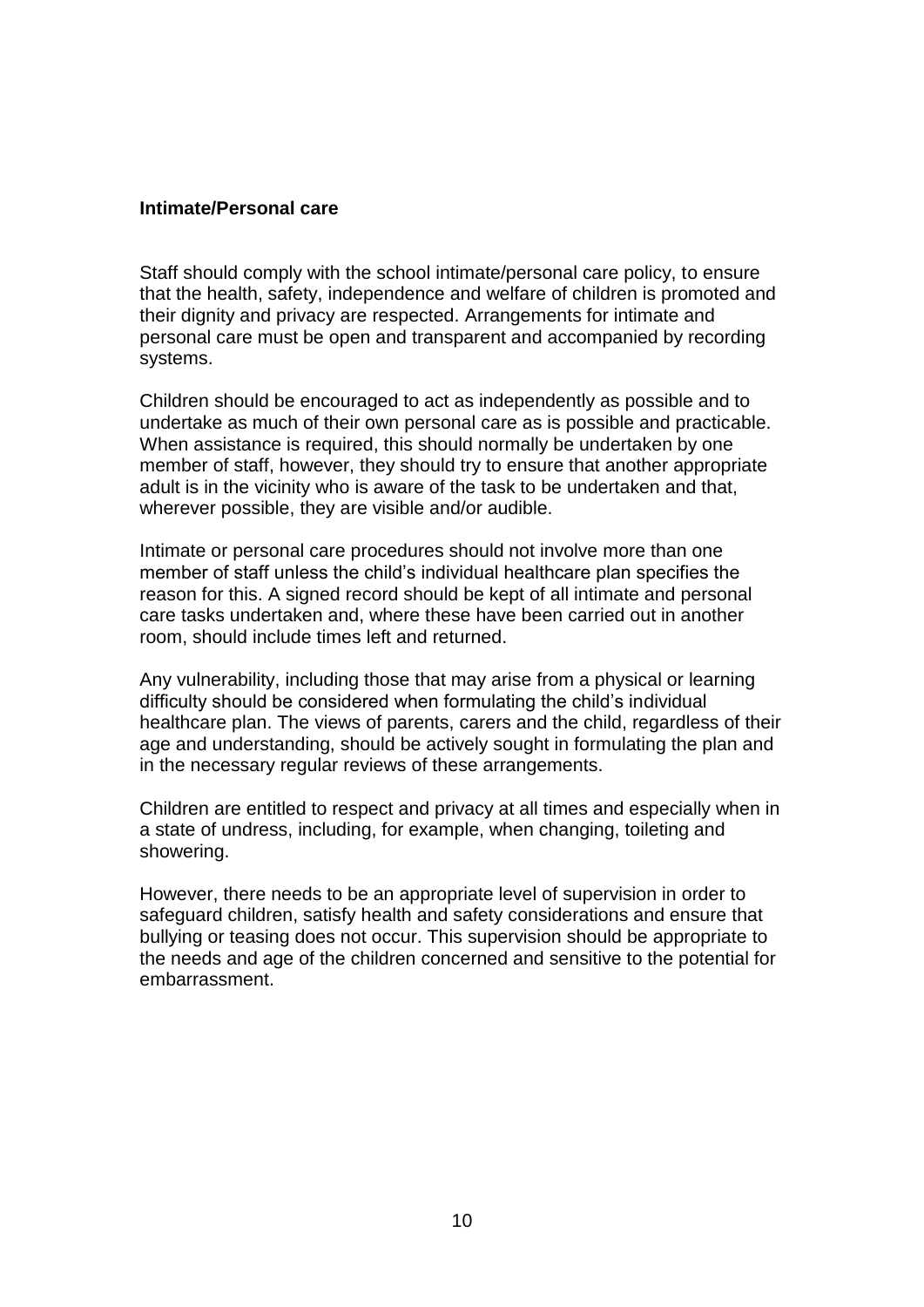#### **First Aid/Medication**

When administering first aid, wherever possible, staff should ensure that another adult is present, or aware of the action being taken.

After discussion with parents, children who are competent should be encouraged to take responsibility for managing their own medicines and procedures.

If a member of staff is concerned or uncertain about the amount or type of medication being given to a child, provided by a parent/carer or prescribed, this should be discussed with Mrs Dew, a qualified first aider.

Staff taking medication which may affect their ability to care for children should seek medical advice regarding their suitability to do so and providers should ensure that they only work directly with children if that advice confirms that the medication is unlikely to impair their ability to look after children.

Staff medication on the premises must be securely stored and out of reach of children at all times.

#### **Physical contact with children**

There are occasions when it is entirely appropriate and proper for staff to have physical contact with children, it is crucial that they only do so in ways appropriate to their professional role.

When physical contact is made with children it must be in response to their needs at that time, of limited duration and appropriate to their age, stage of development, gender, ethnicity and background.

Staff must seek the child's permission before initiating contact. Staff must observe and take note of the child's reaction or feelings and use a level of contact which is acceptable to the child for the minimum time necessary. Staff must use their professional judgement at all times.

Staff must never touch a child in a way which may be considered inappropriate.

Staff must not engage in rough play, tickling or fun fights with pupils.

Extra caution should be exercised where a child is known to have suffered previous abuse or neglect. Such experiences may sometimes make a child exceptionally needy and demanding of physical contact. Staff should respond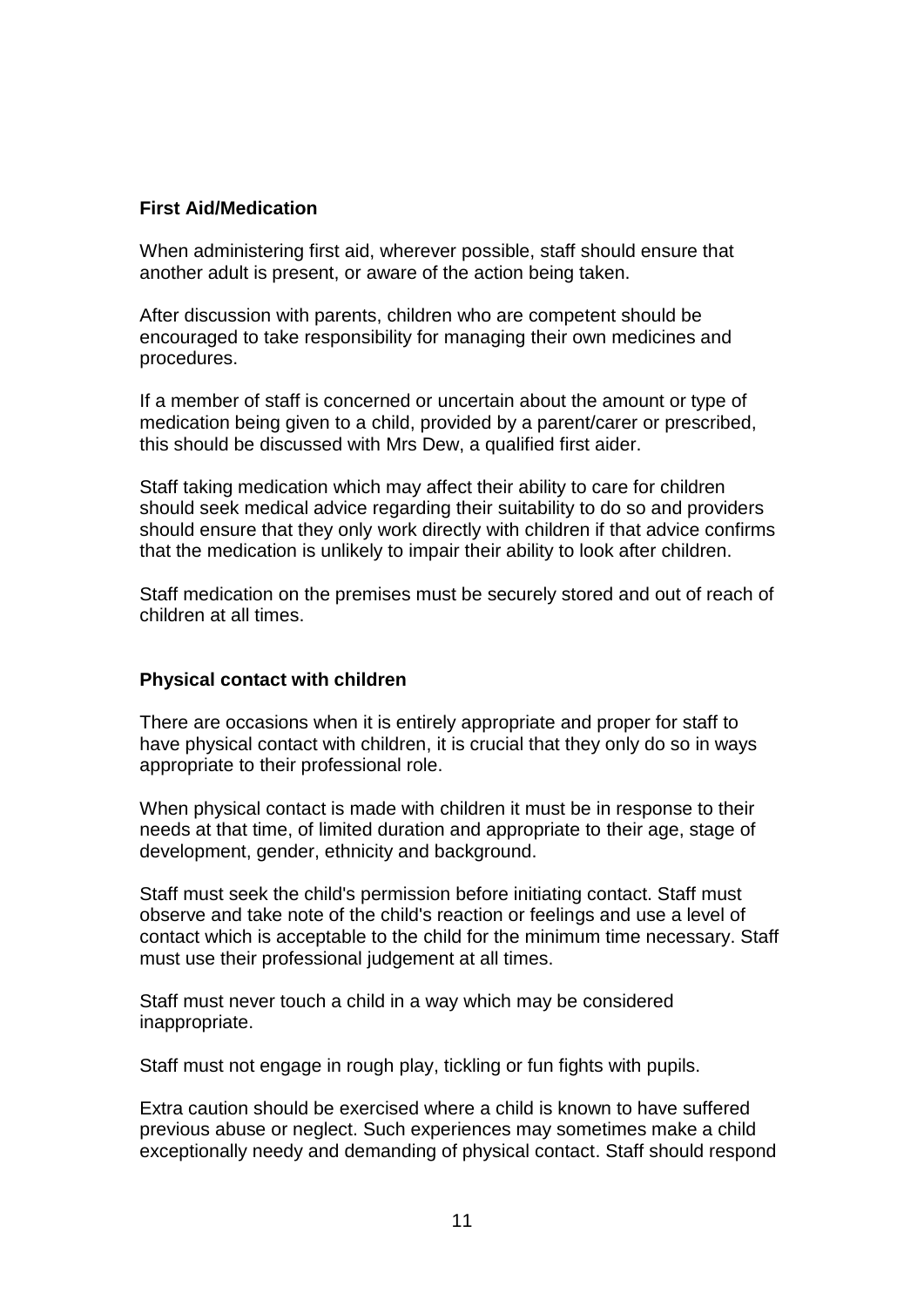sensitively by deterring the child through helping them to understand the importance of personal boundaries.

Staff supervising PE and games or providing musical tuition should demonstrate the use of a particular piece of equipment/instrument on another member of staff if possible. However, they may be required to initiate physical contact to support a child to perform a task safely or to assist them. Contact under these circumstances must be done with the pupil's agreement, for the minimum time necessary and in an open environment.

Physical contact must never be secretive, for the gratification of the adult or abuse a position of trust. If a member of staff believes that an action could be misinterpreted, the incident and circumstances should be reported to their line manager, recorded and, if appropriate, a copy placed on the child's file.

There may be occasions when a pupil is in distress and in need of reassurance. This may include age appropriate physical contact. Staff should remain self-aware at all times in order to avoid misinterpretation of their actions. Such incidents should always be recorded and shared with their line manager or via CPOMS.

#### **Showers and changing**

Children are entitled to respect and privacy whilst they are changing or showering after physical activity or swimming. Supervision by staff should be appropriate to the needs and age of the children and sensitive to the potential for embarrassment.

Staff should be vigilant about their own behaviour and announce their intention of entering a changing room. Personal and school devices with a camera or video function must not be taken into areas where children are showering or changing. Staff must not change or shower in the same place as children.

#### **One to one situations**

Staff working individually with children should be aware of the potential vulnerability of the child and staff in such situations. Staff should manage these situations with regard to the safety of the child and to themselves.

Individual work with children must not be undertaken in isolated areas or rooms with no external viewing panel. Where it is necessary to close doors for reasons of confidentiality a colleague must be made aware of this and asked to remain vigilant.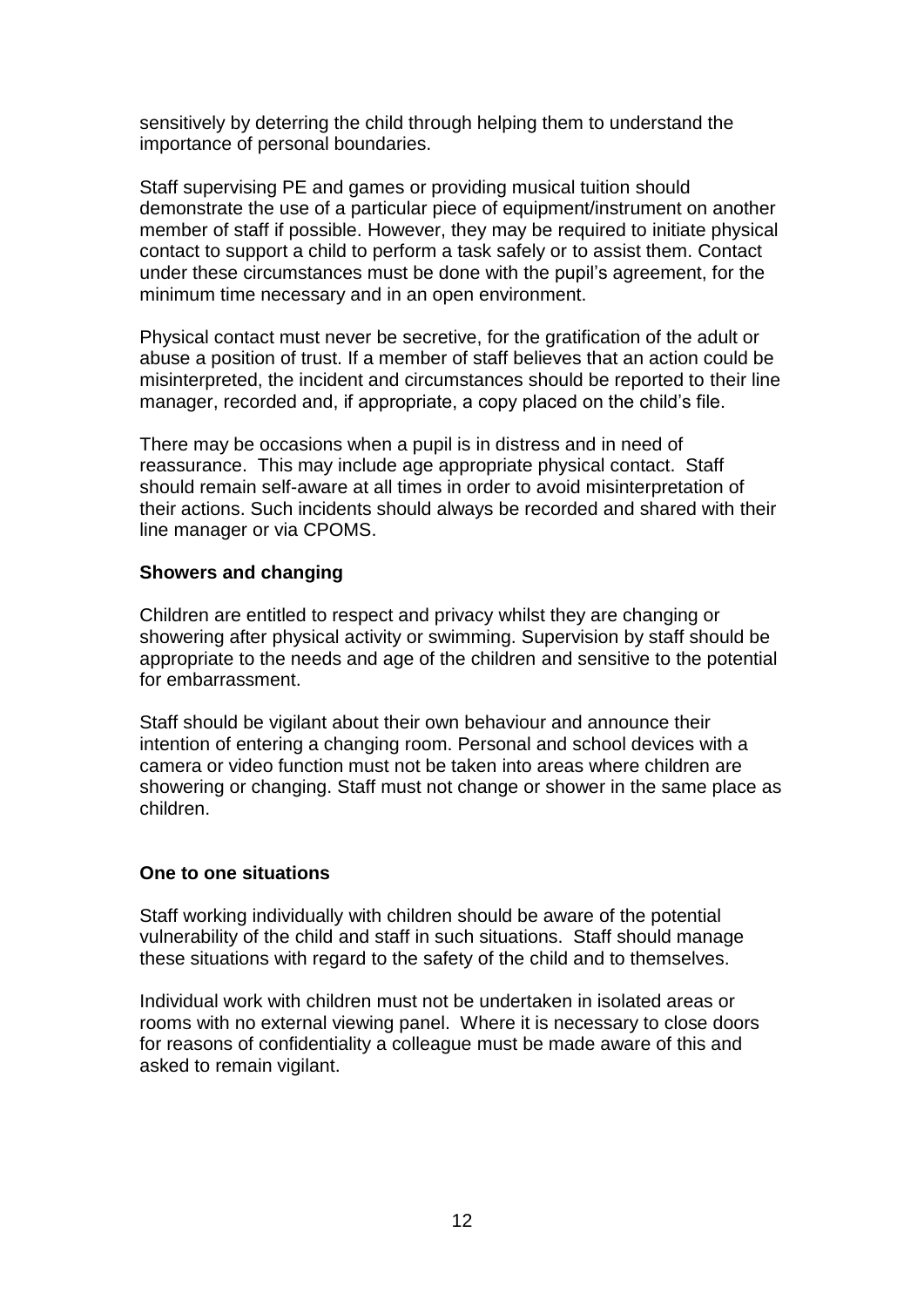## **Transporting pupils**

In certain circumstances it may be appropriate for staff to transport pupil's offsite for out of school activities. A designated member of staff should be appointed to plan and provide oversight of all transport arrangements and to respond to any difficulties that may arise.

Staff should ensure that the transport arrangements and the vehicle meet all legal requirements. Staff should ensure that the driver has the appropriate license for the vehicle, that the vehicle is roadworthy, has a valid MOT certificate and is appropriately insured and that the maximum capacity is not exceeded.

Staff should ensure that the driver is not distracted while the vehicle is in motion for any reason other than an emergency and should also ensure all passengers are wearing correctly fitted, maintained and fastened seatbelts or if required appropriate child restraints/car seat. Staff should never transport pupils/students while under the influence of alcohol or drugs.

Prior to transporting children offsite consent must be obtained from the child's parent. All staff must be aware that the safety and welfare of the child is their responsibility until the child is safely passed back to their parent.

## **Educational visits**

The duties in the Health and Safety at Work etc. Act 1974 and the supporting regulations apply to activities taking place on or off the school premises (including school visits) in the UK. The school has a Health and Safety policy, which includes policy and procedures for off-site visits, including residential visits and any school-led adventure activities.

The Management of Health and Safety at Work Regulations (1999) impose a duty on employers to produce suitable and sufficient risk assessments. This would include assessment of any risks to employees, children or others during an educational visit, and the measures that should be taken to minimise these risks.

Staff should take particular care when supervising children in the less formal atmosphere of an educational visit where a more relaxed discipline or informal dress and language code may be acceptable. However, staff remain in a position of trust and need to ensure that their behaviour cannot be interpreted as seeking to establish an inappropriate relationship or friendship.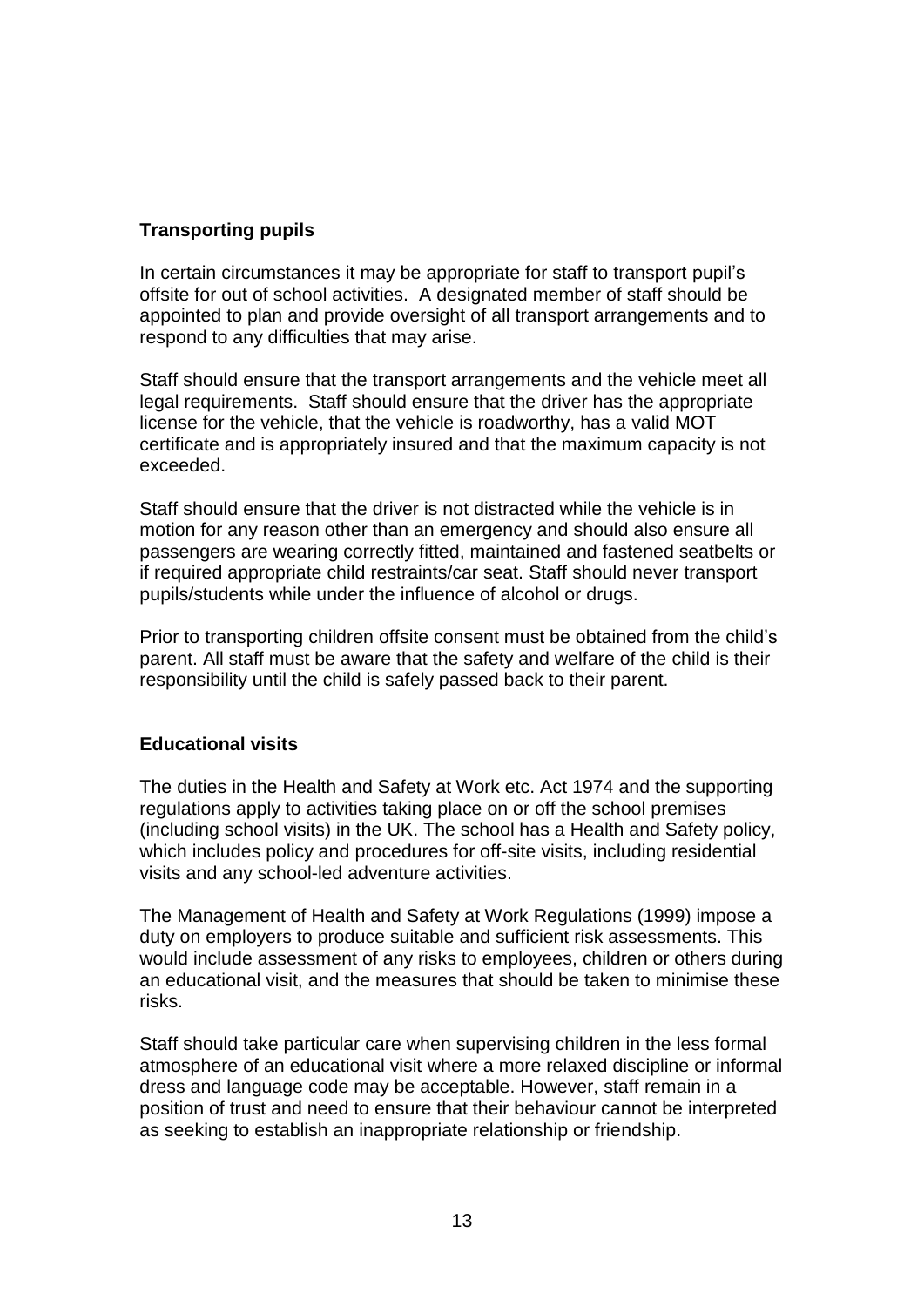Where out of school activities include overnight stays, careful consideration needs to be given to sleeping arrangements. Children, adults and parents should be informed of these prior to the start of the trip. In all circumstances, those organising trips and outings should pay careful attention to ensuring there is a safe staff/child ratio and suitable gender mix of staff.

#### **Online Safety**

Staff must comply with the Online Safety policy and the Acceptable Use Policy at all times. The only acceptable method of contact is via the use of school email accounts or telephone equipment.

Staff must not engage in inappropriate use of social media which may bring themselves, the school or the school community into disrepute. Staff should adopt the highest security settings on any personal profiles they have.

Staff should exercise caution in use of social media or any other web based presence they have. This includes written content, videos or photographs and views expressed either directly or by 'liking' certain pages or posts or following certain individuals or groups.

Staff must be vigilant when using dating websites/apps where staff could encounter pupils or ex pupils.

Staff must not make contact with pupils or ex pupils, or initiate/accept friend requests on any social media platform with pupils or ex pupils. Staff must not communicate with pupils/students or ex pupils via social media or text.

Staff should not make contact with a child's family member, accept or initiate friend requests or follow a child's family member's account on any social media platform.

School acknowledges that staff who are also parents may wish to make contact with other parents, who are friends, over social media. Staff must exercise caution and professional judgement in these circumstances and should not have any contact with pupils' family members via social media if that contact is likely to constitute a conflict of interest or call into question their professionalism.

Mobile phones and personally-owned devices such as tablets may not be used during lessons or formal school time. The Bluetooth functionality of a mobile phone or tablet should be switched off at all times. Mobile phones, personal recording devices, cameras and videoing equipment are not permitted in certain areas within the school site such as changing rooms and toilets.

Mobile phones and personally-owned mobile devices brought in to school are the responsibility of the device owner. School accepts no responsibility for the loss, theft or damage of personally-owned mobile phones or mobile devices.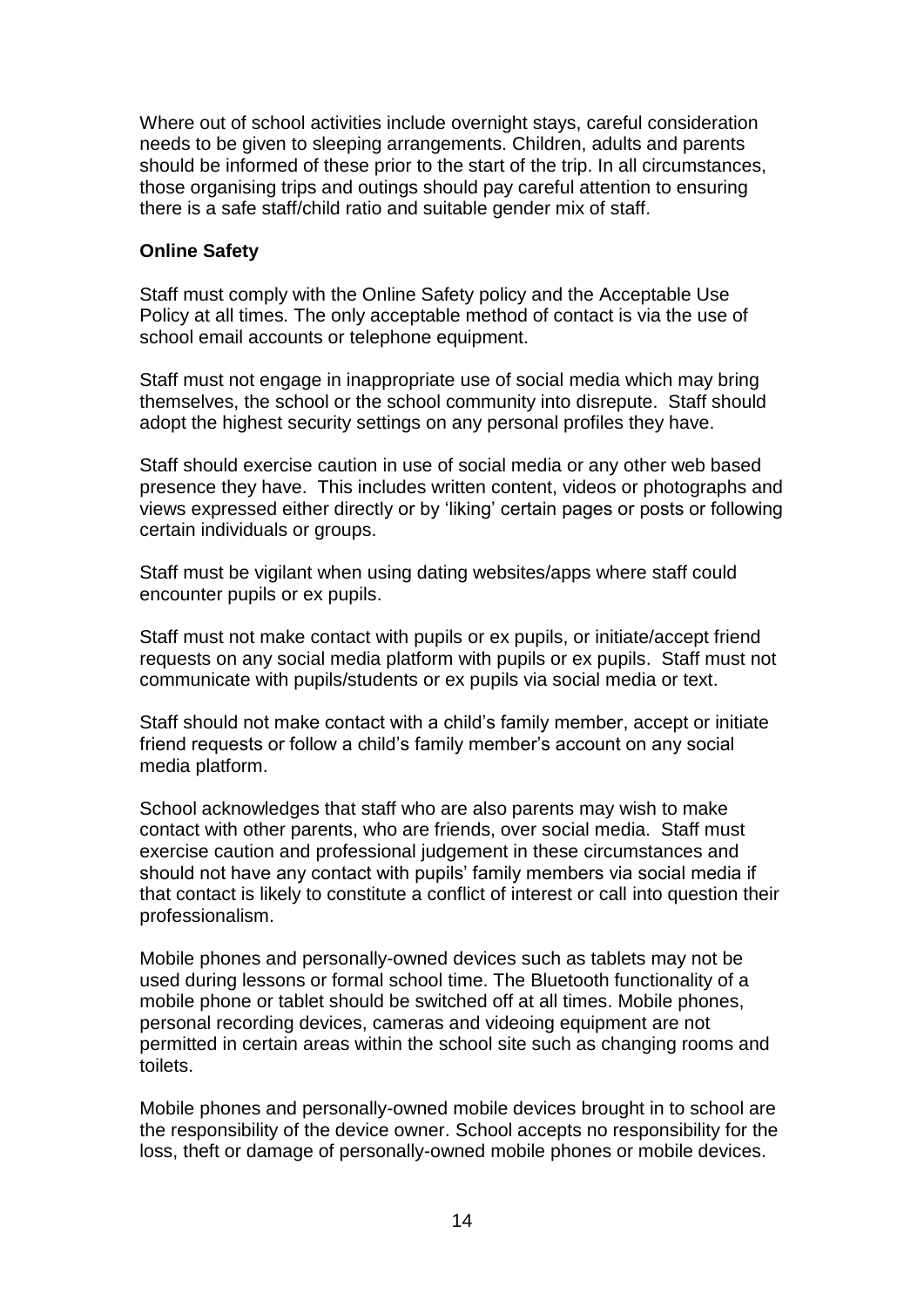#### **Photography, video and digital images of children**

In accordance with The Data Protection Act 1998 the image of a child is personal data. Therefore, it is a requirement under the Act for consent to be obtained from the parent of a pupil for any images made. It is also important to take into account the wishes of the pupil, remembering that some pupils do not wish to have their photograph taken or be filmed.

Staff should obtain age-appropriate consent and consent from a child's parent for the use of images for publicity purposes. Images must not be displayed on websites, in publications or in a public place without consent.

All photographs/digital images and video footage should be available for scrutiny and staff should be able to justify all images/video footage made.

Staff must ensure that photographs/digital images or video footage of children should only be taken using school equipment for purposes authorised by the school and should be stored securely on school equipment.

Staff should also be clear about the purpose of the activity and what will happen to the photographs/images/video footage when the lesson or activity is concluded.

Staff should remain aware of the potential for images of children to be misused to create indecent images of children and/or for grooming purposes. Therefore, careful consideration should be given to how activities which are being filmed or photographed are organised and undertaken.

Staff should take particular care when filming or photographing young or vulnerable children who may be unable to question how or why the activities are taking place.

Staff should be mindful that pupils who have been abused through the use of video or photography may feel threatened by its use in a teaching environment.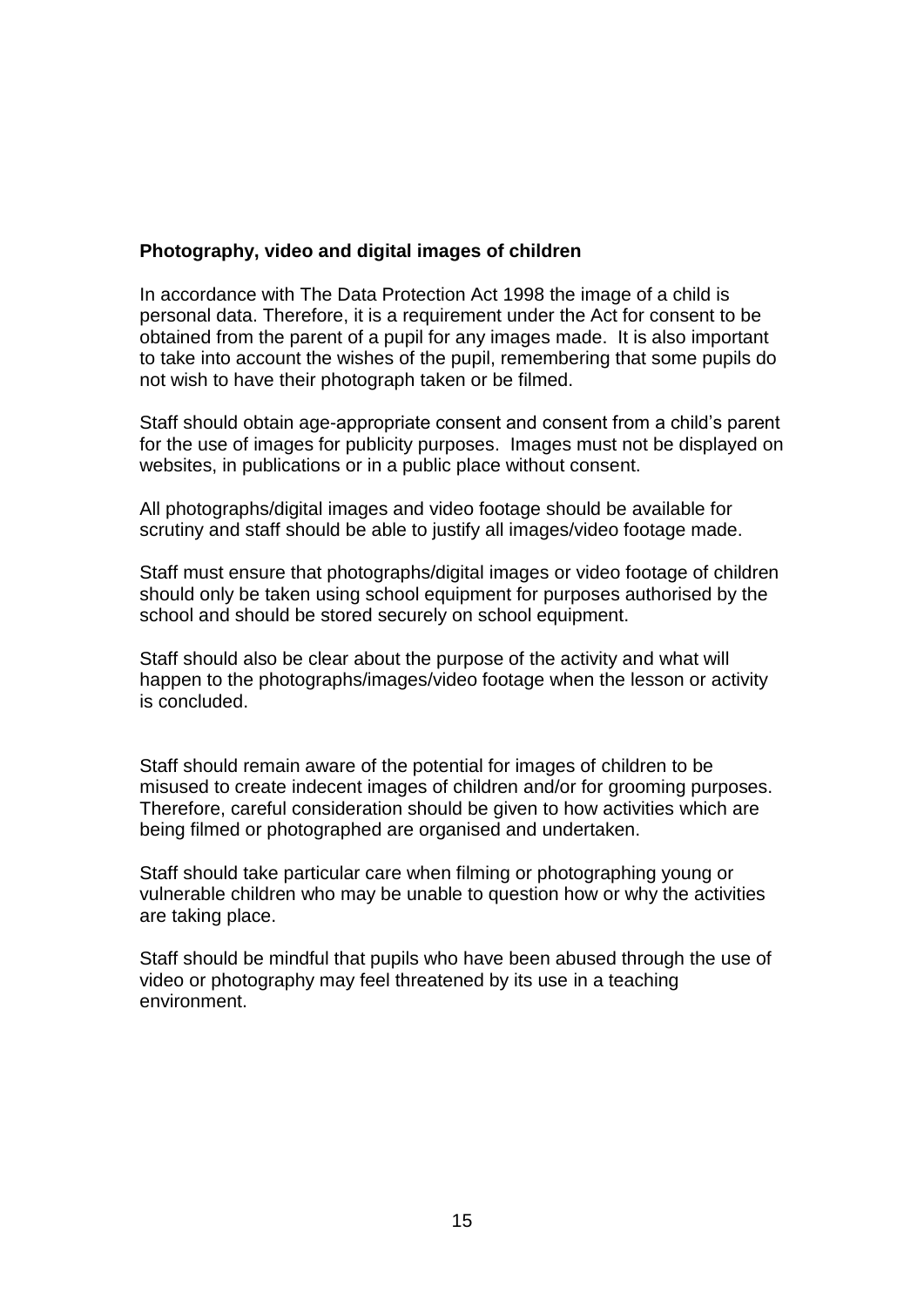## **Confidentiality and sharing information**

Staff may have access to confidential information about children, their parents and siblings. Staff must only reveal such information to colleagues on a need to know basis.

Staff should never use confidential or personal information about a child or a child's family for their own, or others' advantage.

All staff are likely at some point to witness actions which need to be confidential. For example, where a pupil is bullied by another pupil, this needs to be reported and dealt with in accordance with the appropriate school procedure. It must not be discussed outside the school, including with the child's parent, nor with colleagues in the school except by a senior member of staff with the appropriate authority to deal with the matter.

Staff have a statutory obligation to immediately share with the school's Designated Safeguarding Lead or Deputy Designated Safeguarding Lead any information which gives rise to concern about the welfare or safety of a child. Staff should pass on information immediately in accordance with the school's safeguarding/child protection policies and procedures. Staff must never promise a child that they will not act on or pass on any information that they are told.

Staff should refer to the Department of Education's document *Information sharing: advice for practitioners providing safeguarding services* for further guidance on information sharing. If staff are in any doubt about whether to share they should seek guidance from a member of the senior leadership team.

Any media or legal enquiries should be passed to the senior leadership team and only approved staff and Governors should communicate to the media about the school.

#### **Sharing concerns and recording Incidents**

All staff should be aware of their establishment's safeguarding procedures, including the procedures for dealing with allegations against staff and volunteers. In the event of an allegation being made, by any person, or incident being witnessed, the relevant information should be immediately recorded and reported to the Headteacher or if the allegation is against the Headteacher it should be reported to the Chair of Governors.